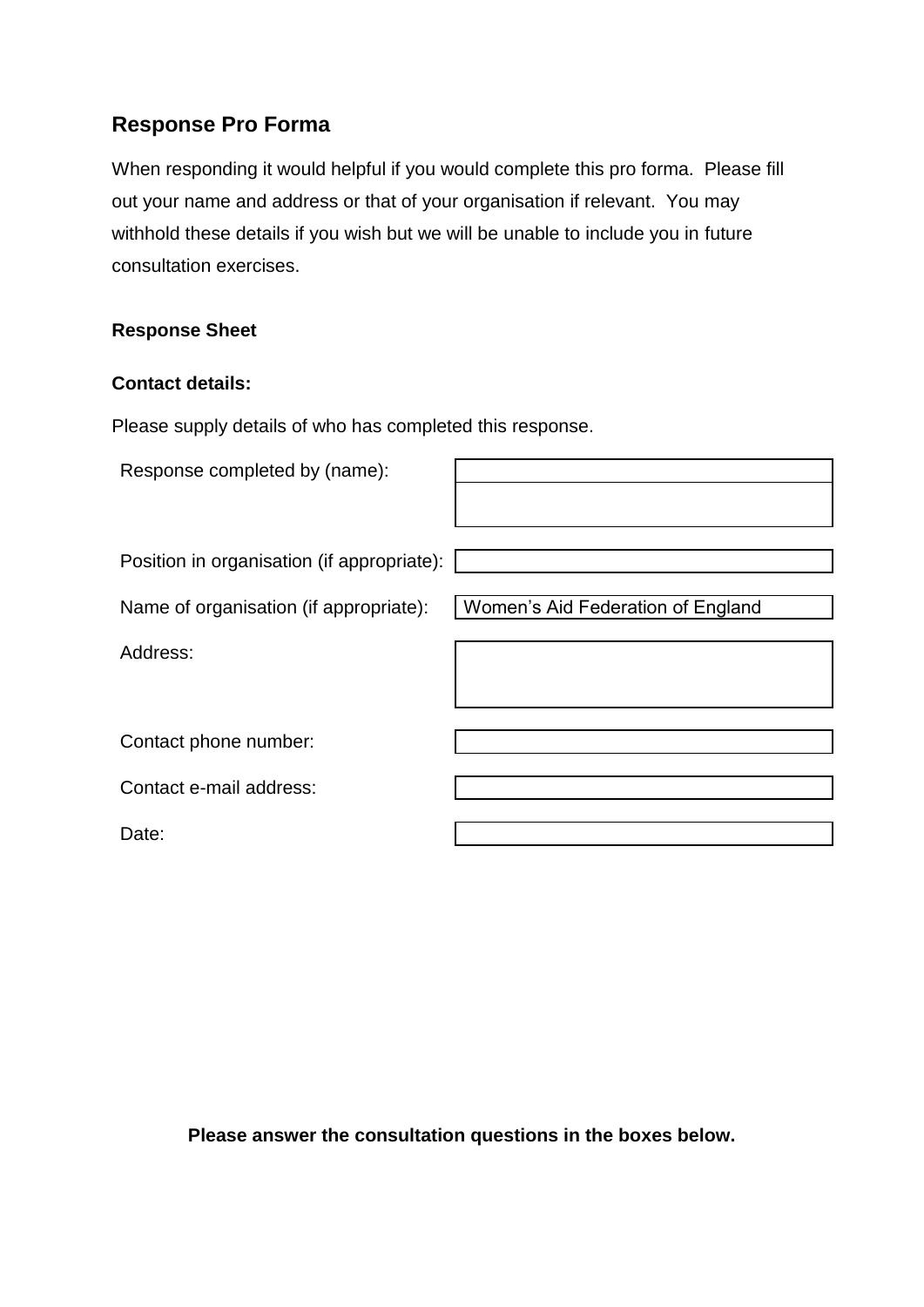### 1. Do you agree that the CPS approach to understanding the context of domestic violence is right and well-informed?

#### **About Women's Aid**

1

Women's Aid is the national domestic violence charity that supports a network of around 300 local services working to end domestic violence against women and children in England. Our member services are integrated domestic violence service providers delivering a range of holistic services for women experiencing domestic violence and their children. Keeping the voices of survivors at the heart of its work, Women's Aid campaigns for better support for women and children, provides training and resources for professionals and delivers a package of vital 24 hour lifeline services through publications, websites and the National Domestic Violence Helpline (run in partnership with Refuge) on 0808 2000 247.

Women's Aid welcomes the opportunity to respond to the CPS consultation on guidelines for prosecution of domestic violence and will restrict our comments to our areas of expertise. We also welcome the progress that the CPS has made on the prosecution of domestic violence over the past few years. As the most recent CPS *Violence against Women and Girls Crime Report 2013-14*  demonstrates the rate of convictions for domestic violence has risen to its highest point level ever, as has the number of cases referred from the police that have gone on to be charged. This progress is welcome and represents the commitment the CPS has in ensuring effective prosecution for domestic violence. Clearly there is a need to increase the number of cases that are taken to court by the CPS and we hope that this guidance will help achieve this.

In order to inform our response to the consultation we asked Women's Aid member services and survivors of domestic violence for their responses to the CPS guidance. Overall we received feedback from 27 survivors of domestic violence.

We believe that the CPS approach to understanding and context of domestic violence is generally well-informed and encapsulates the dynamics and impact of domestic violence accurately. We particularly welcome guidance that all domestic violence cases be flagged on the CPS system and the emphasis on coercive control and the recognition that coercive and controlling behaviour can include a range of behaviours such as isolation and intimidation.

Women's Aid is part of a campaign, the Domestic Violence Law Reform Campaign, which is calling for the criminalisation of coercive control, patterns of abuse and psychological harm. We believe that current law does not cover the very essence of domestic violence – the coercive control and patterns of abuse and leaves women survivors of domestic violence unprotected by current laws. We urge the CPS to consider how the law can better protect women.

Whilst we welcome the CPS approach to domestic violence as set out in the draft guidance we don't believe that it takes into account the gendered nature of domestic violence or the impact it has on women. An estimated 1.2 million women experienced domestic violence in 2012/13<sup>1</sup>. Overall, 30% of women have experienced domestic violence since the age of 16, equivalent to an estimated

<sup>1</sup> Office of National Statistics [Focus on Violent Crime and Sexual Offences, 2012/13 Release](http://www.ons.gov.uk/ons/rel/crime-stats/crime-statistics/focus-on-violent-crime-and-sexual-offences--2012-13/index.html) (February 2014)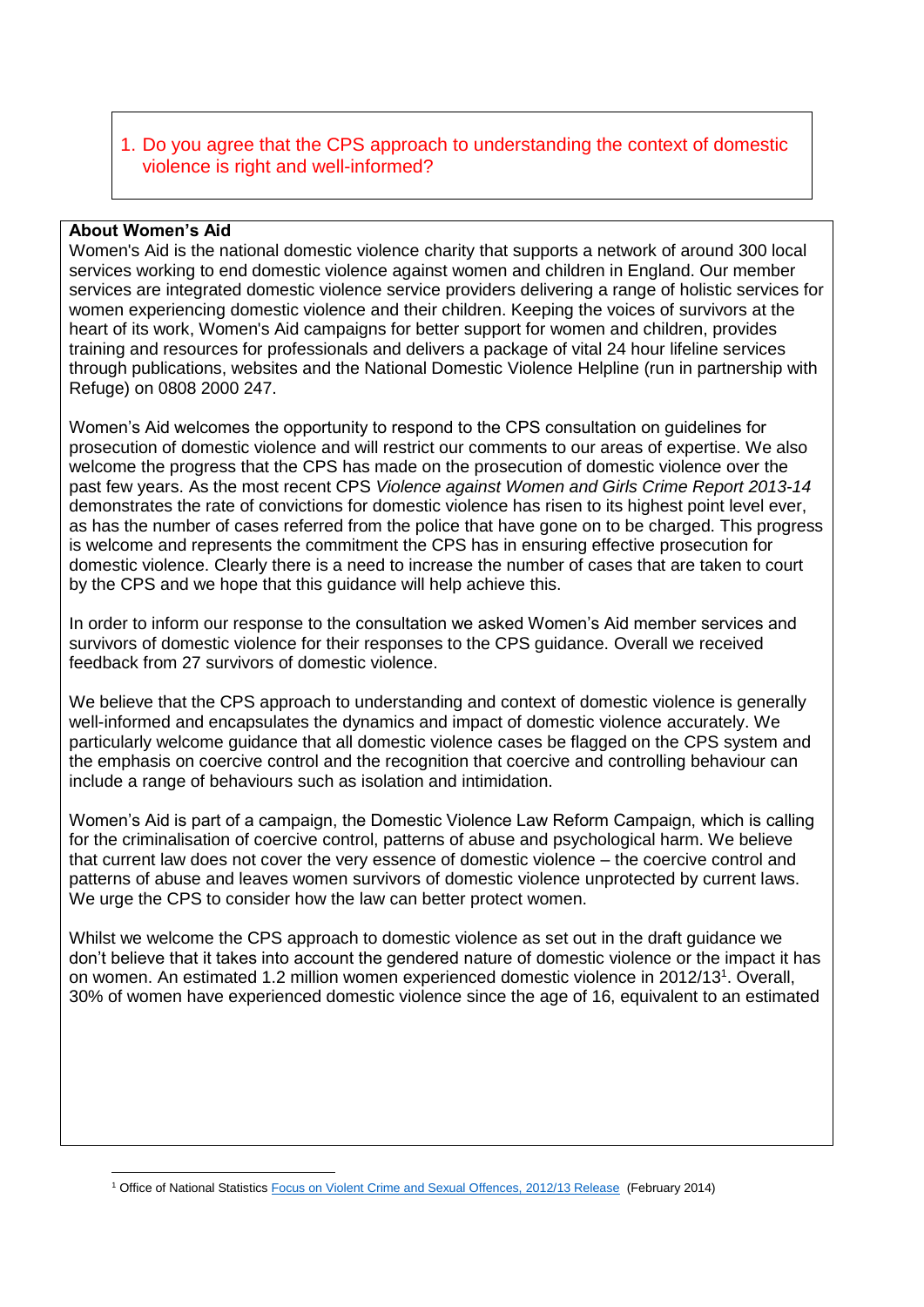4.9 million female victims of domestic violence<sup>2</sup>. In general, female victims of intimate partner violence experience more severe violence and control, with more serious psychological consequences, than male victims; the impact on women is greater and women are much more likely to be fearful of their partners. Women are three times more likely to be arrested for domestic violence than men<sup>3</sup> and they are also more likely to have experienced sexual violence. Furthermore, 89% of victims who experience four or more incidents of violence are women<sup>4</sup> and 32% of women had experienced domestic violence four or more times from the same perpetrator (compared with only 11% of men $)^5$ .

We also believe that the CPS approach and understanding of domestic violence should recognise the different forms of violence within domestic violence. The conflation of intimate partner violence with family violence and the failure to identify the consequences of different forms of intimate partner violence has impacted on the effectiveness of the criminal justice system to intervene.

Domestic violence was initially used to describe violence in intimate relationships when the term was developed in the 1970s. Since then it has significantly widened and the current government definition of domestic violence/abuse covers a range of different forms of violence, perpetrators and victims. The new government definition conflates family violence with intimate partner violence, including: sibling abuse, child abuse, child to parent abuse, so-called "crimes of honour", female genital mutilation, forced marriage, elder abuse, and other violent acts within the family. There are significant differences between intimate partner violence, which affects women disproportionately, and other forms of violence such as sibling abuse.

It is important that these different forms of violence are identified and recorded, for this to be possible it is important to ensure that in all cases disaggregated data is collected on the relationship between the victim and the perpetrator as well as the sex and age, location of crime, type of weapon used, and motivation. Guidance should be given to ensure such data is collected at the local level and nationally, using the same definitions to ensure effective data collection. Guidance on data collected should be in line with recommendations of UNODC<sup>6</sup> and include length of time before charging, conviction rates, and average length of trials, pre-sentence detention, and provision of legal aid, sentencing, and cautions. Data should also be collected on the use of mediation and restorative justice and if this is ever used in cases of intimate partner violence, despite government policy that neither should be used in domestic violence cases.

The guidance should also cover advice to prosecutors in cases where the women has been charged with an offence, but is clearly the victim, ensuring they receive the support needed and the correct perpetrator is prosecuted.

The types of violence included in the guidance should take into account abuse that occurs online and via social media as well. Links to CPS guidance on social media and online abuse could be more clearly linked to this guidance. This type of abuse is increasing and Women's Aid sees it very much as part of the spectrum of intimate partner violence. A Women's Aid survey of domestic violence survivors found that:

- 45% reported experiencing some form of abuse online during their relationship, including through social networking sites or over email.
- 48% reported experiencing harassment or abuse online from their ex-partner once they'd left the relationship<sup>7</sup>.

<u>.</u>

<sup>&</sup>lt;sup>2</sup> Office of National Statistics [Focus on Violent Crime and Sexual Offences, 2012/13 Release](http://www.ons.gov.uk/ons/rel/crime-stats/crime-statistics/focus-on-violent-crime-and-sexual-offences--2012-13/index.html) (February 2014)

<sup>&</sup>lt;sup>3</sup> Hester, M (2009) Who does what to whom? University of Bristol and Northern Rock Foundation.

<sup>4</sup> Walby S and Allen J, 2004, *Domestic violence, sexual assault and stalking: Findings from the British Crime Survey*, Home Office research report.

<sup>5</sup> Ibid.

<sup>6</sup> UNOCD has developed international standards on statistics required, see

[http://www.coe.int/t/dghl/standardsetting/equality/05conferences/2014ParisSeminarAccessJustice/Presentations/4\\_Bisogno.pdf](http://www.coe.int/t/dghl/standardsetting/equality/05conferences/2014ParisSeminarAccessJustice/Presentations/4_Bisogno.pdf) <sup>7</sup> Virtual World, Real Fear: Women's Aid report into online abuse, harassment and stalking (February 2014)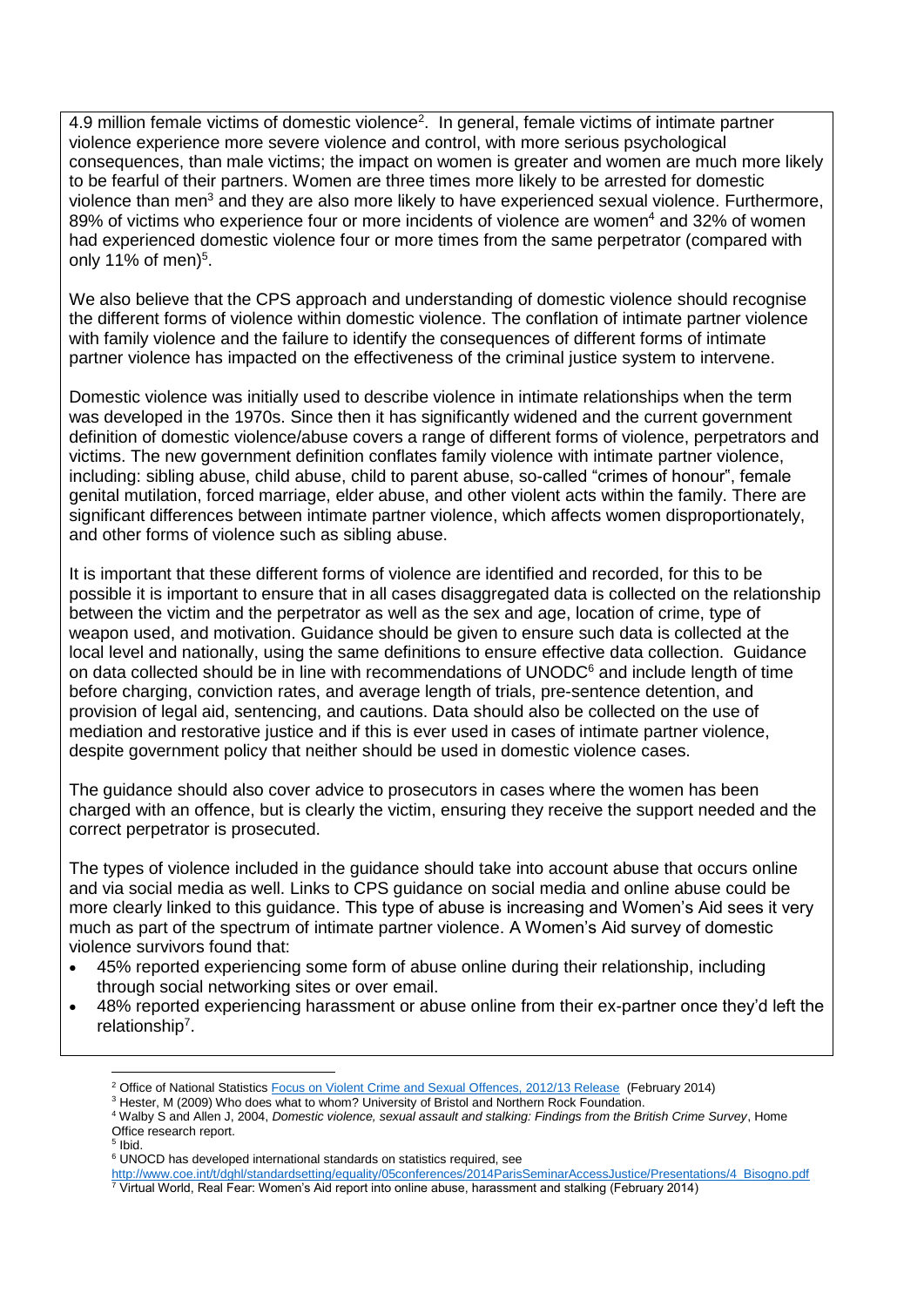A Women's Aid member service also commented that the current CPS approach does not make the distinction between women who are at different levels of risk or recognise the changeable nature of risk for women victims of domestic violence.

Survivors also wanted the impact of some of the coercive and controlling behaviour to be explained a bit more in the guidance – for example, isolation tactics have a huge impact on undermining women's sense of self and self-esteem. They talked about the lasting impact that intimate partner violence has on their lives and the need for the CPS to understand this.

Many of the survivors that we asked about the draft CPS guidance also welcomed the CPS approach to understanding domestic violence. However, they stated that though they welcome it in principle it is often not understood on the ground by professionals such as the police and prosecutors. Member services who sent us their views on the draft guidance also agreed that the guidance and the leadership in the CPS understands the impact and dynamics of intimate partner violence but that this does not always filter down to prosecutors on the ground. For example, one member said they have heard from women that prosecutors on the ground have talked about seeing worse violence when they speak to a woman and being openly frustrated when women are reluctant to proceed with prosecutions. A member service also highlighted that children are often used by perpetrators to control women and that the CPS guidance should recognise this.

The CPS understanding of domestic violence as set out in the guidance for prosecutions of domestic violence is very welcome and does cover the nature, impact and dynamics of intimate partner violence We believe that the understanding does need to take into account the gendered nature of intimate partner violence and explore the nature and impact of online abuse as well. We also believe that the CPS need to have regard for the fact that this understanding of domestic violence may not always translate to prosecutors on the ground and consider how best to ensure that prosecutors across the country have a genuine understanding of the impact and dynamics of intimate partner violence.

2. Have we identified the right potential lines of enquiry for evidence gathering and the right public interest factors to be considered when the CPS makes a charging decision? If not, how can we address this?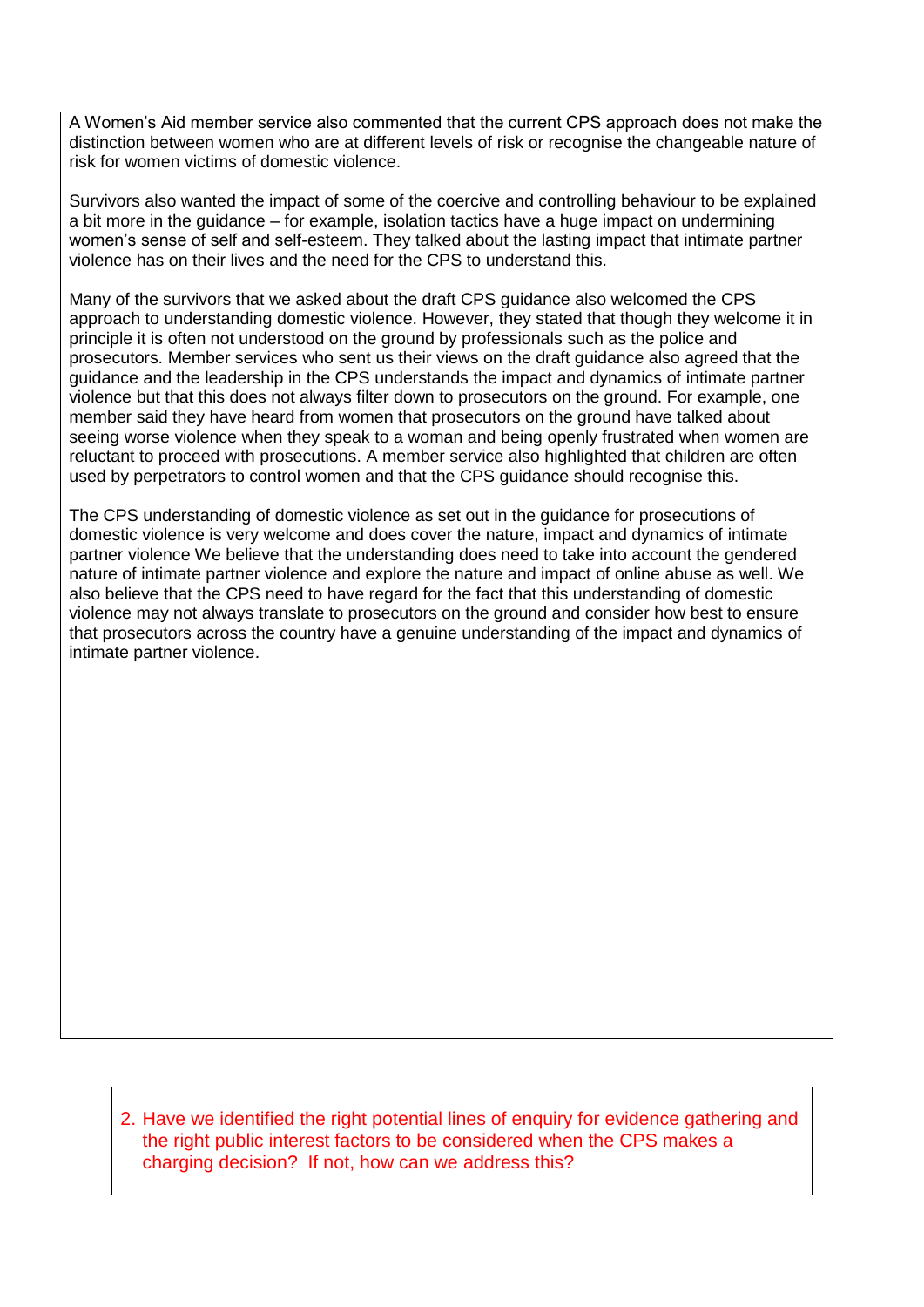Women's Aid welcomes the CPS guidance and the lines of enquiry it sets out for evidence gathering. We also welcome the clear identification that prosecuting will always be in the public interest as serial perpetrators of intimate partner violence will continue to perpetrate if their behaviour is not sanctioned. We believe that the quidance could expand how evidence of coercive control could be gathered where offences arising from coercive control have been identified. We believe that it could be made clearer that domestic violence cases should not be considered for conditional cautions – possibly through the use of highlighting this phrase in bold.

We welcome that the guidance states charging decisions should be made speedily but don't think that 'speedily' is clear enough for prosecutors. We would like to see something more objective in the guidance to enable prosecutors to be clear about how long it should take them to make decisions. We note in the most recent CPS report on VAWG prosecutions that the average charging decision takes 4.57 days in domestic violence cases which we welcome. However, when we asked survivors who had experienced the prosecution process how long it took for a charging decision to be made the answers ranged from one week to 104 weeks. Clearly 104 weeks is far too long for women to be waiting for a charging decision and there is huge inconsistency in how long it is taking for decisions to be made. Again, we believe that the CPS should consider how this guidance can be better implemented on the ground. Records on the length of charging should be collected locally and nationally for comparison to improve response time.

We believe that there could be a system where serial perpetrators are flagged on the CPS system which is information that could be used to gather evidence in other cases.

We believe that the guidance should pay particular attention to children and young people in this section. Children often feel left out of the process, and this may be for their protection. However in all cases of domestic violence, children need to be asked whether they would like to/can contribute. There are those children who have lived in fear for all, most or part of their lives and feel being able to contribute to prosecuting the perpetrator may contribute to their healing and empowerment. However, sensitivity around evidence gathering may also mean that children feel they are being asked to 'take sides'. Some children are not be troubled by this, however most children will have a range of mixed feelings and after providing evidence or information may feel guilt and/or responsibility for certain outcomes and may feel they've let down one or both parents. Support for children must be provided in order to allow them to do what is within their best interest- before, during and after the case is prosecuted. Disabled children are also often not considered as being able to play an active role in cases of domestic violence as they require additional support to do so.

Children (witnesses and victims) may also be coerced and threatened with being taken into care by Social Services or further harm to themselves or others if they share any information about the violence. This is usually from the perpetrator, however it can also come from the victim, who may have been threatened herself or if she intends to reconcile with the perpetrator from fear or other factors.

Many of the survivors we asked were not satisfied with how the CPS gathered evidence for their case. The most common complaints included not being listened to and the time it took for the CPS to assess their case and gather evidence. One survivor was disappointed that she wasn't asked about patterns of abuse she had experienced. When survivors were satisfied with the CPS evidence gathering the speed and efficiency in which it was done was the main element of their satisfaction. Members services stated that when women are not satisfied with the way that the CPS have handled their case it causes them to lose trust in the CPS and the justice system as a whole.

We also asked survivors whether they had been kept informed of progress made on their case. About half of them had and half of them had not. One survivor stated that her partner was informed by the CPS that the case was being dropped three days before she found out by calling the police station. Where women had not been kept informed we asked them what impact this had on them. Women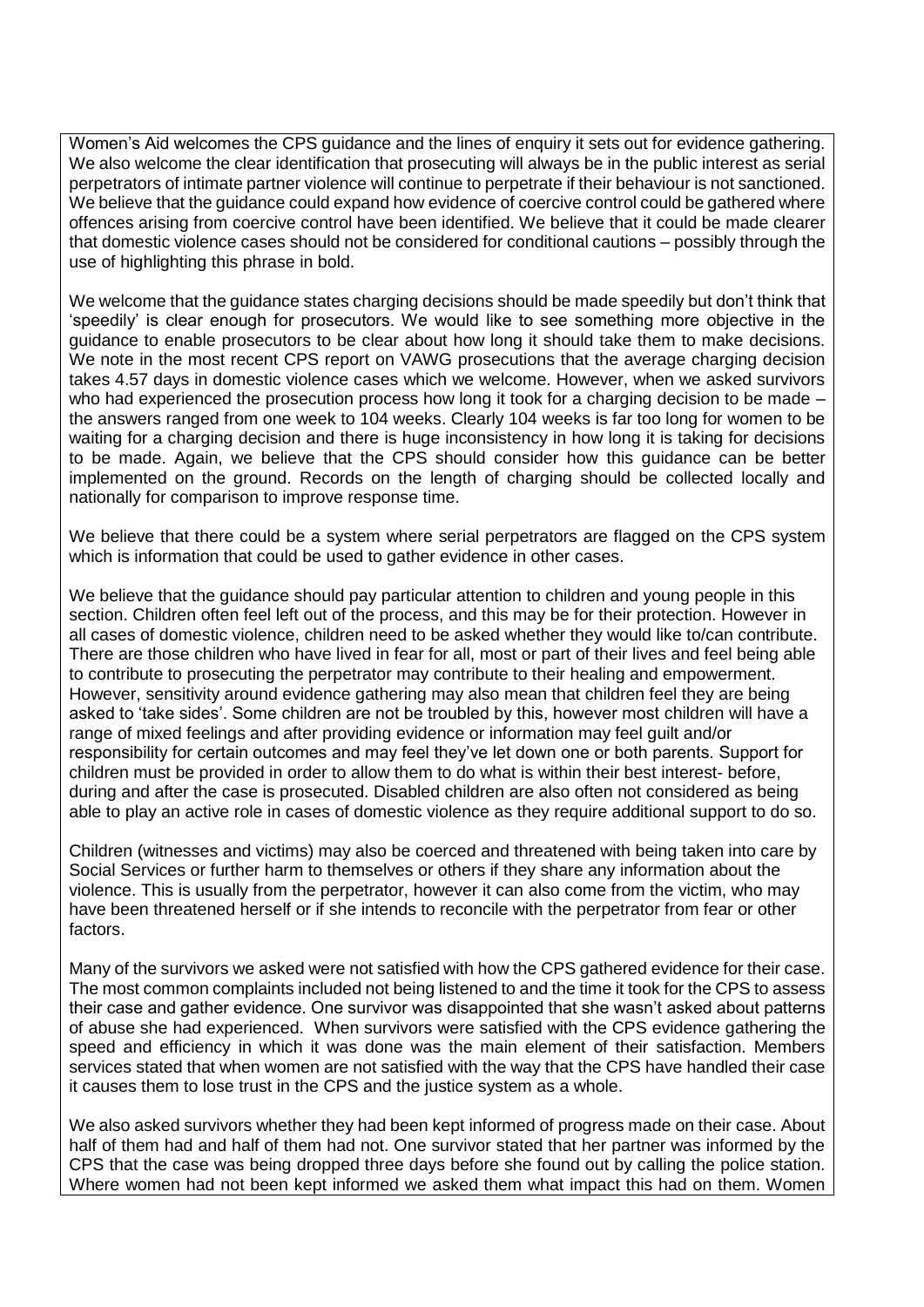talked about feeling very fearful and delays adding on the stress that they already felt because of the situation. One woman was constantly fearful of what her ex-partner may do in retaliation for her taking the case forward. Two women also talked about trying not to let the situation affect their children but stated that it did have an impact on them. Ensuring victims are informed, particularly where they might be in danger is a requirement in Article 56 of the Council of Europe Convention on Preventing and Combating violence against Women and Domestic Violence (Istanbul Convention) which the UK government has signed and has announced it will ratify.

The All-Party Parliamentary Group on Domestic and Sexual Violence Inquiry into access to justice published its report in March 2014<sup>8</sup>. This Inquiry found that women were experiencing delays throughout the criminal justice system and the lack of communication they received about their cases. The Inquiry also found that women survivors of domestic violence were being let down by the Criminal Justice System and were often not supported through the complex process of a prosecution. It made recommendations on ensuring that all frontline justice professionals received specialist high quality training in the dynamics and impact of intimate partner violence.

Member services also welcomed the joint evidence checklist that has been developed by the CPS and ACPO. They also noted that sometimes there is communication breakdown between the police, the victim and the CPS that can lead to delays, and highlighted that when there are delays in evidence gathering charging decisions this puts the woman and her children at increased risk which is recognised in the CPS guidance. There is a clear need for ongoing risk assessment of the victim's safety.

Women's Aid believes that the CPS guidance on evidence collection and prosecution is generally good. There are areas for improvement however, particularly in communication with the victim and delays in decisions being made.

3. Do you think the guidance clearly sets out the basis for how we handle cases where complainants are not willing to support a prosecution? If not, please suggest how we could approach 'evidence-led' prosecutions (prosecutions continued without the victim).

1

<sup>8</sup> Women's Access to Justice: from reporting to sentencing (APPG on Domestic and Sexual Violence, 2014).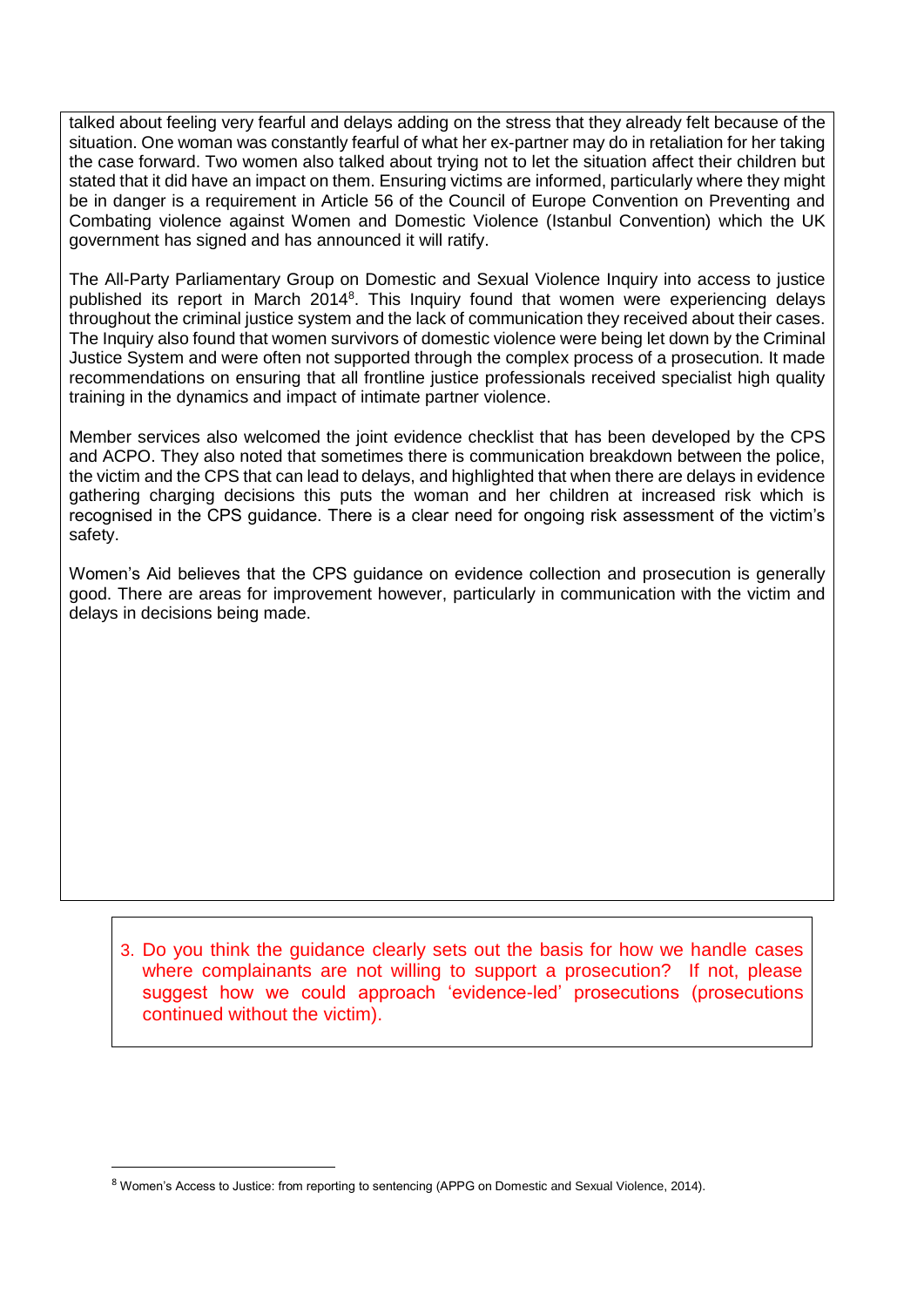Women's Aid welcomes the CPS focus on how evidence collection can be improved to increase the number of evidence-led victimless prosecutions. Survivors have told us that often the case is based on their testimony due to the lack of collection of other evidence and therefore feel a great deal of pressure, stress and fear about what that means for them and their children. If more cases can be progressed that don't rely solely on the woman's testimony then we believe this will improve access to justice for women survivors of domestic violence.

For this to happen though it relies strongly on front-line police officers getting the evidence collection and initial investigation right first time. The recent HMIC report into police response to domestic violence which was published in March 2014<sup>9</sup> found unacceptable weaknesses in how the police responded to domestic violence, particular in their evidence collection. We strongly support the HMIC recommendation in this area that the College of Policing needs to assess the training that police receive in domestic violence awareness, including training on impact of intimate partner violence and effective evidence collection.

Furthermore, we believe that the CPS has to be stronger in demanding better evidence collection from the police – including video evidence which should be made available – to enable them to build the strongest case possible. We are concerned at reports that video evidence is sometimes not viewed by the CPS because of the length of the recording. The guidance should emphasise the importance of this type of evidence, particularly in ensuring a conviction and advice on how it should be viewed and treated.

We believe that the role of specialist domestic violence services should be recognised in the guidance here as they are crucial in supporting women when they have made a report to the police and throughout the process of a prosecution. It is also vital that women are informed clearly about what will happen if the CPS decides that the case should proceed to prosecution (for example, whether they will have to give evidence) and what the expectations of them will be and what support will be available. As the guidance identifies when women are not supported like this they are more likely to not continue with the prosecution.

Women's Aid are concerned about the increasing criminalisation of women who decide to stop supporting a prosecution and refuse to give evidence and as a result are charged with perverting the course of justice. We believe that the CPS guidelines should set out clearly the reasons why this may occur and strongly urge the guidelines to state that women should not be criminalised themselves in this instance.

We welcome the guidance setting out why victims may retract their statements or withdraw from the case and ask the CPS to consider include the additional reasons below:

- The victim does not want to be perceived as unreasonable by the perpetrator as these pose further difficulties in receiving any future child maintenance from perpetrator/father of the child.
- The victim may have threat of being 'disowned' or outcasted from their family or community.
- Victims, especially teenagers may fear bullying and harassment (online and offline) from school and wider neighbourhood/community. They may still attend the same school as the perpetrator or the perpetrator is part of their community.
- The victim has not had good police support in current or previous cases.

Overall, we welcome the focus on moving forward with evidence-led prosecutions in cases of domestic violence but believe that there are huge improvements that need to be made in the police understanding of domestic violence, particularly intimate partner violence and how to collect evidence for these cases to be successful.

1

<sup>&</sup>lt;sup>9</sup> HMIC Everybody's Business: Improving the police response to domestic abuse (March 2014)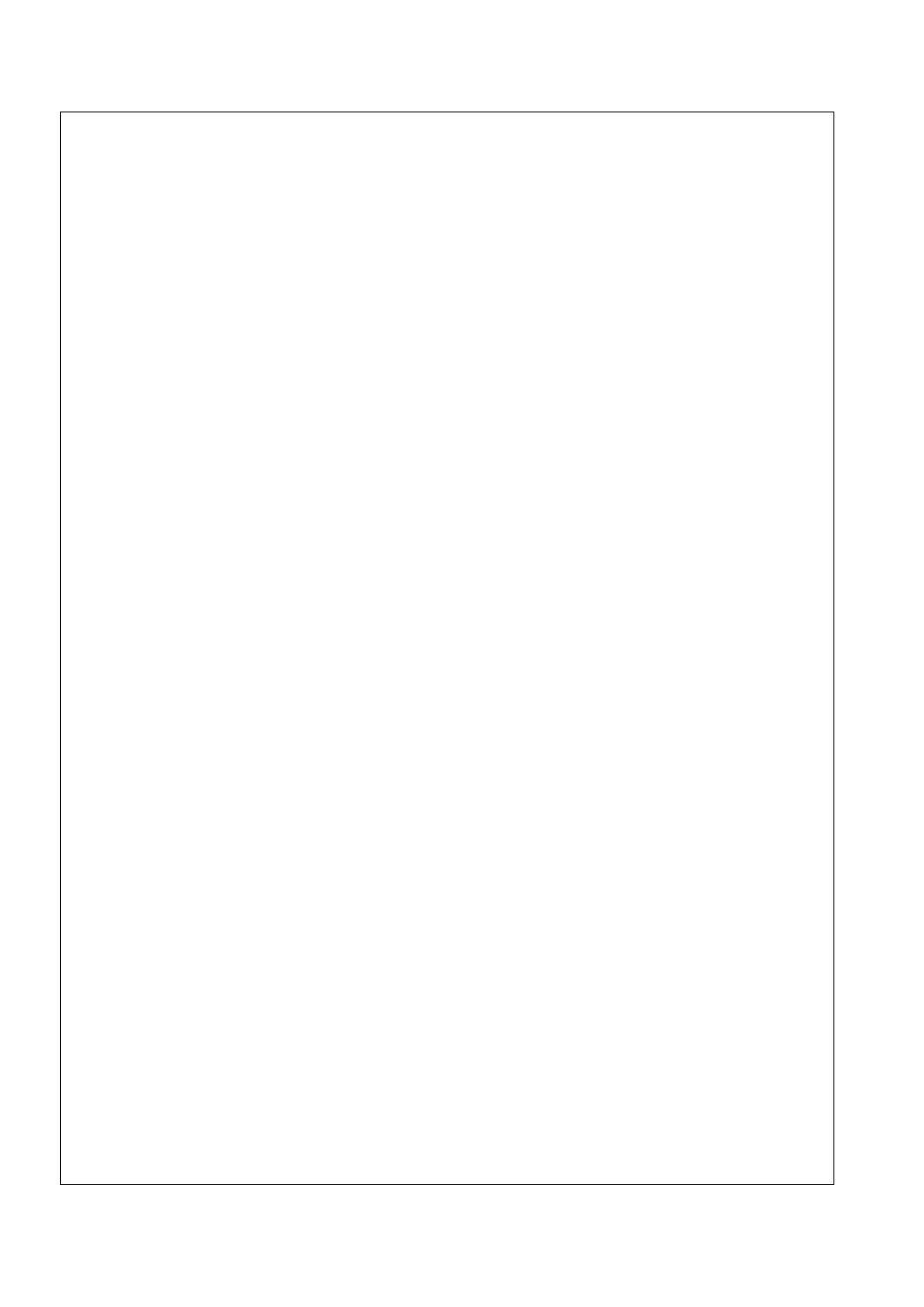4. Do you agree we have properly outlined the safety and support issues affecting victims and how those issues can be managed by the CPS?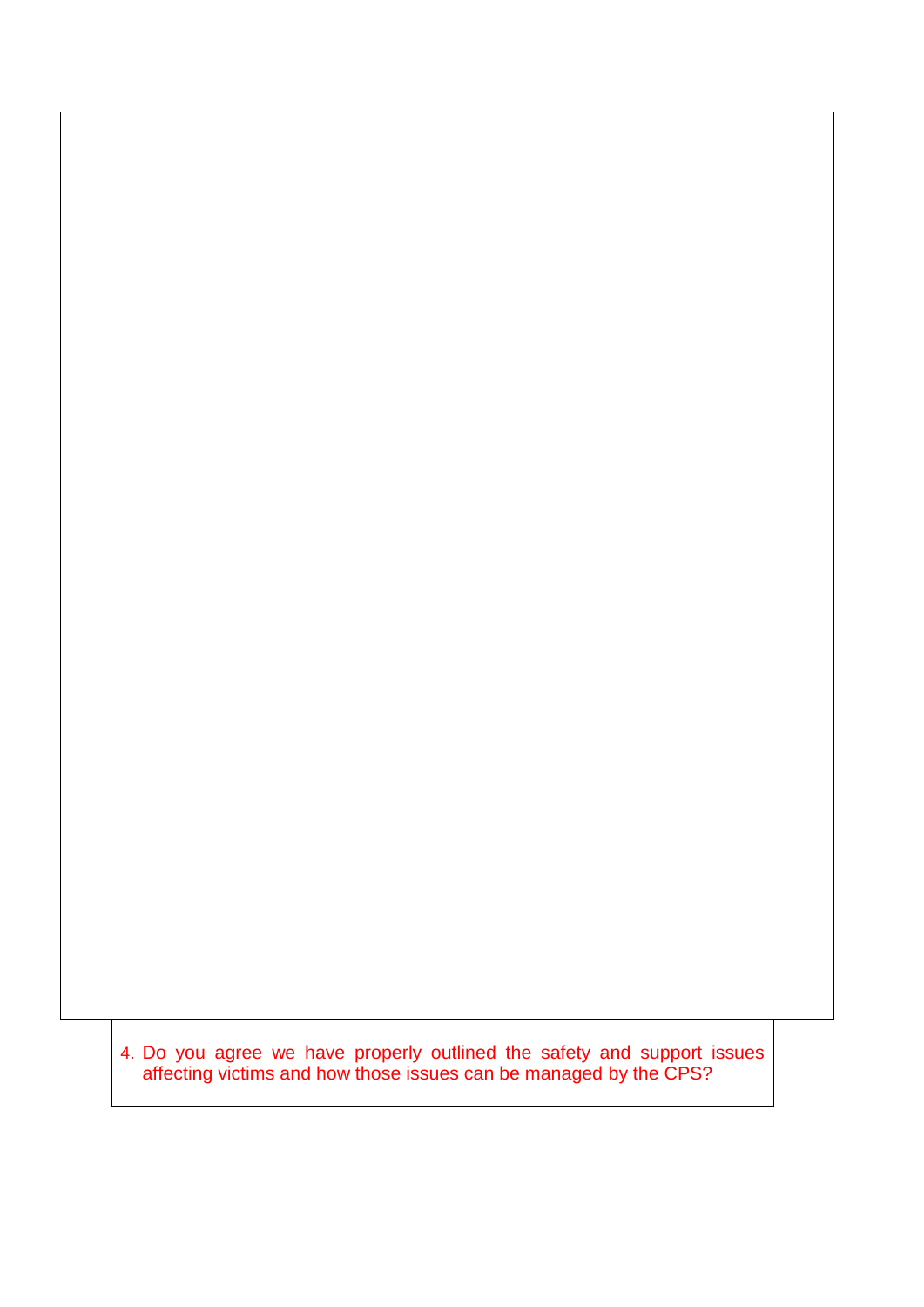Women's Aid welcomes the CPS guidance in the area of safety and support for women victims and how they can be protected. The quidance recognises the need for extra support and the importance of safety of women victims in court.

However, we believe that women's experiences of court do not always meet the guidelines set out by the CPS. The APPG Inquiry into access to justice found that many women were not treated as victims when they were in court but purely as witnesses. There is a need for better understanding in the courts about the impact of court proceedings on women victims and the fear that they will feel appearing as a witness.

Women's Aid welcomes the recognition that the support of an advocate such as an IDVA can have a positive difference on women survivors and their experiences of court. However, it should be recognised that not every woman will have access to the support of an IDVA or a specialist police officer and they should not be relied upon as the only solution to the issue of effectively supporting women through the process. Specialist domestic violence services also have a key role to play in supporting women and often refuge workers or other workers in this service will support women through the process in addition to their other responsibilities. It is important that the guidance recognises this and encourages CPS personal to liaise with the specialist services and include them in any multi agency working in their area.

Survivors who had experience of requesting or using safety measures in court had mixed experiences. Where safety measures were put in place the survivor was satisfied with them. Other survivors had asked specifically for a screen in court but one was not provided. These survivors then felt intimidated by the perpetrator when they were in court. Other survivors had used separate waiting areas but one of them was connected to the waiting area where the perpetrator was so she did not feel safe at all. Suggestions for improved safety measures include completely separate waiting areas and different arrival and departure times for the victim and perpetrator. Member services stated that women were also often required to wait in the same area as the perpetrator's family or friends which they felt very intimidating. We also believe that when women are allowed to give evidence remotely, they should be supported to do this in a safe, women-only environment such as a specialist domestic violence service or women's centre. This has to be a specialist service to ensure that the woman feels safe enough to give evidence. Specialist domestic violence courts were praised when they were in existence in an area.

The CPS guidance is welcome in this area and clearly states the safety and support that women victims should be receiving in court. However, it is clear that these safety measures and support are being applied inconsistently and are not always available. For this guidance to be effective in better protecting victims it has to be implemented effectively on the ground.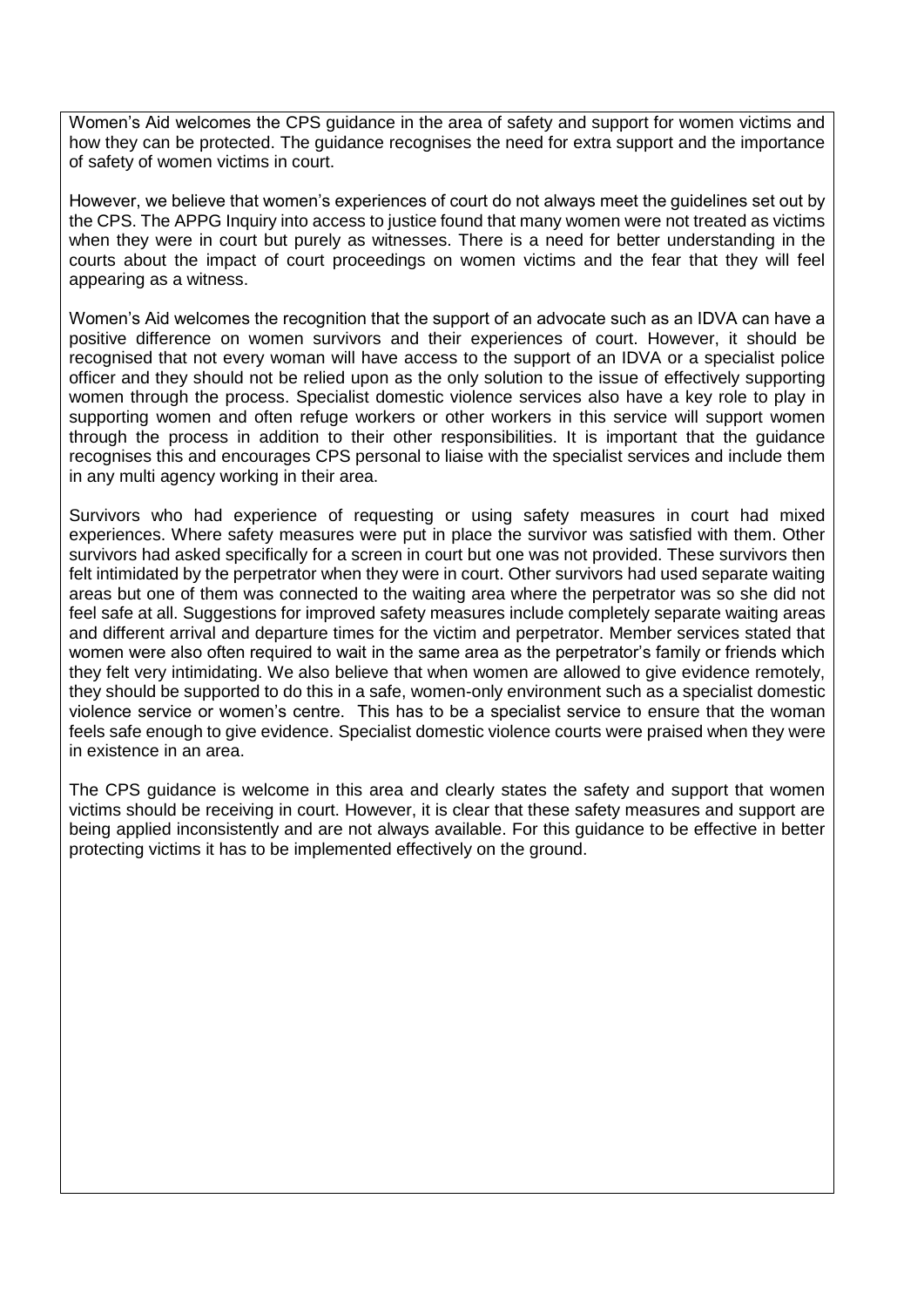5. Have we demonstrated sensitivity and understanding to the issues which may be experienced victims from different groups? If not, please suggest how this could be achieved.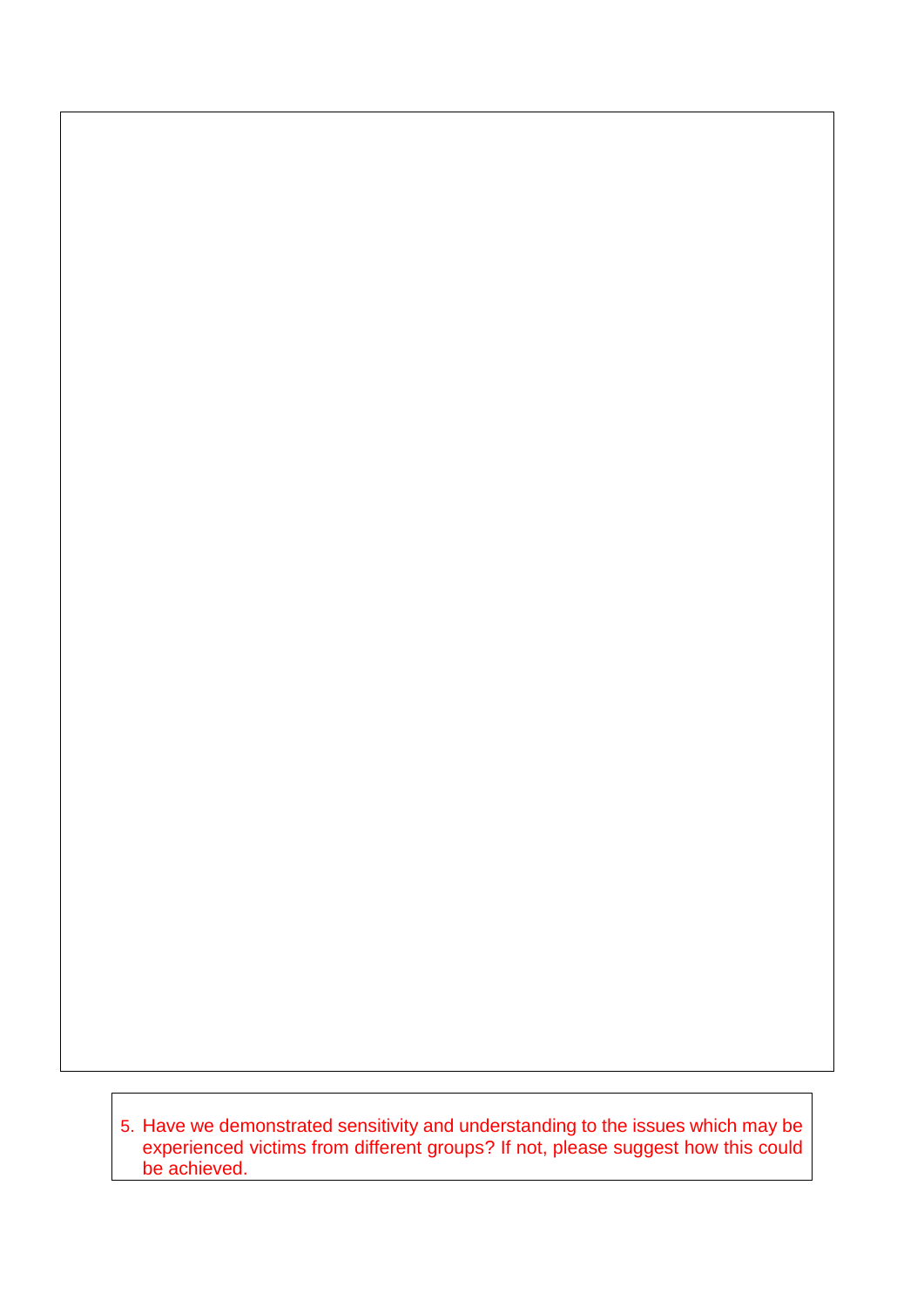Women's Aid welcomes the CPS guidance section on how intimate partner violence may impact on different groups of people. However, we do think that there are other groups of people that can be included and some additional considerations made.

The largest group of people that has been omitted from this list is women victims. As highlighted earlier in our response the vast majority of victims of four or more incidents of intimate partner violence are women and two women per week are killed at the hands of their partner or ex-partner. It is vital that prosecutors recognise the different impact of intimate partner violence on women victims and specific needs they have throughout the prosecution process.

We also believe that the below groups of people could be included in the list:

- Women using mental health services;
- Women with learning disabilities (if not included in the disabled people group);
- Women with substance misuse issues:
- EU migrants and non-EU migrants;
- Pregnant women:
- Women with no recourse to public funds.

Furthermore, when considering teenagers in abusive relationships we believe that the following additional points should be included.

- Although teenagers may live apart from their abusive partner, the abuse is not only experienced in person or via social media as already acknowledged through their smartphones, but also through simple but constant texting and calling on their phones.
- Teenagers may not spend most of their time at home, but at school, in extracurricular activities or outside in the community or in their neighbourhoods and these are places where the abusive partner may also have easy access, especially if they are also a member of one or more of those settings.
- There may be more instances of stalking (physically and on social media) when noncohabitation occurs, which is part of the controlling behaviour.
- Some teenagers may be living with their partner with their partner's parents, thereby being an environment of additional threat and coercion.

Finally, although we welcome the understanding of different groups of people's needs we believe that all victims of intimate partner violence should be treated as individuals with their needs assessed and met however they need to be. Because a victim fits into one, or more, of the identified groups does not mean that their needs will be the same as others identified in that group.

#### 6. Please let us know if you have any other comments